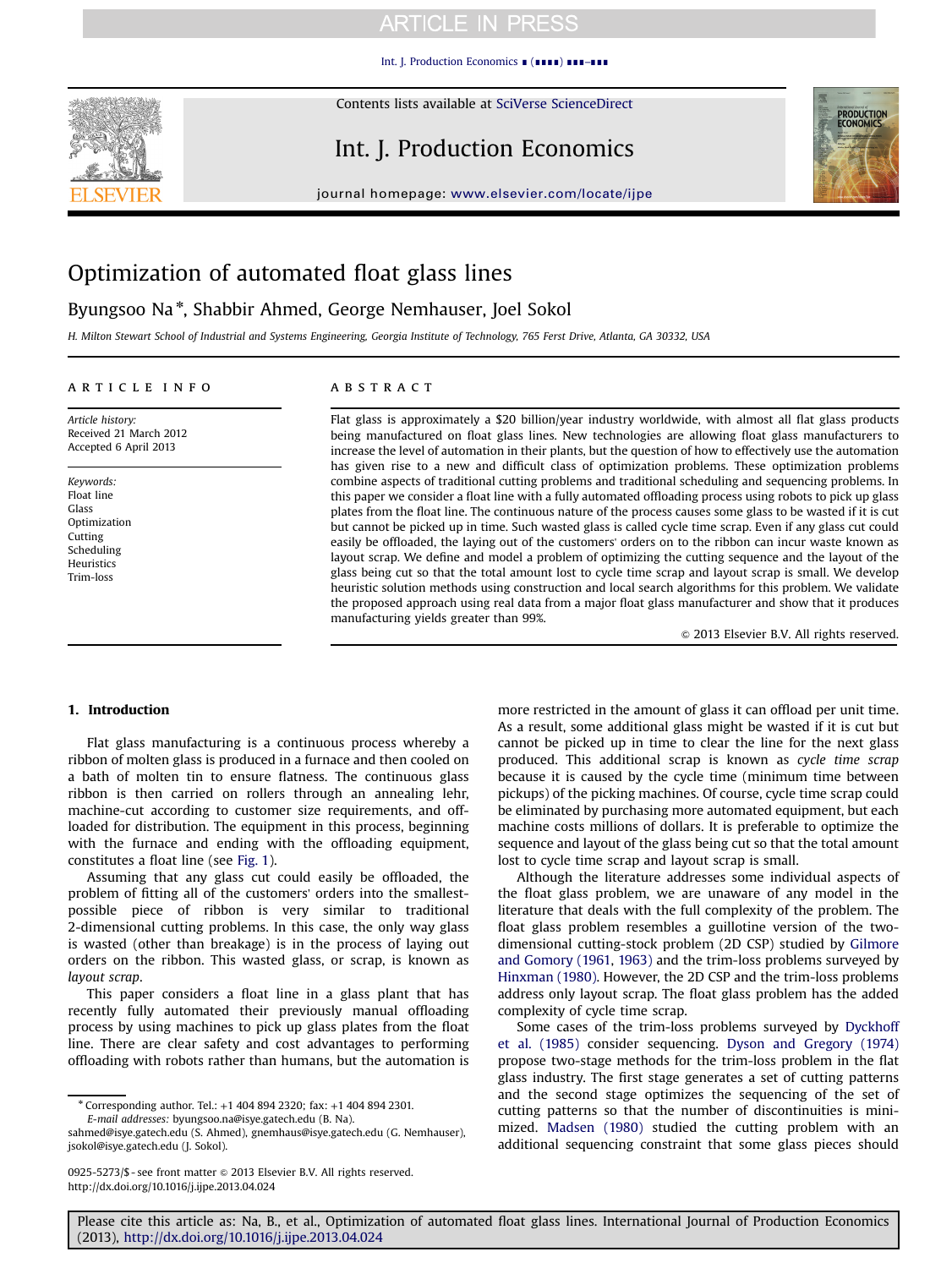## **ARTICLE IN PRESS**

<span id="page-1-0"></span>2 B. Na et al. / Int. J. Production Economics ∎ (∎∎∎∎) ∎∎∎–∎∎∎



Fig. 1. The basic float glass manufacturing process consists of melting raw material, cooling and flattening molten glass, annealing and cutting flat glass on rollers. [\(http://](#page--1-0) [www.tangram.co.uk\)](#page--1-0).

be cut within a certain time interval. Their sequencing issue is different from that of our float glass problem, where sequencing is caused by the relation between the cutting and offloading operations.

Another related problem is two-stage hybrid flow shop (HFS) scheduling with no intermediate storage and identical parallel machines in the second stage. The cutting and offloading operations in the float glass problem make up the two stages of a flow shop, and minimizing cycle time scrap is equivalent to scheduling to minimize processing time. [Sriskandarajah \(1993\)](#page--1-0) studies worst case performance analysis for no-wait (or blocking) flowshops with parallel machines. However, HFS scheduling does not address layout scrap. Moreover, the operational restriction such as machine dedication, which will be explained in the next section, makes the float glass problem harder. See [Linn and](#page--1-0) [Zhang \(1999\)](#page--1-0) for general HFS scheduling, and see [Gupta and](#page--1-0) [Tunc \(1991\)](#page--1-0) for the HFS with parallel machines at the second stage. Also, see [Pinedo \(2008\)](#page--1-0) for the flow shop with limited intermediate storage.

Other related literature concerns cyclic scheduling. When a set of orders is produced in a no-wait flowshop and each order has multiple units, the same schedule is repeated over and over again. This repeated pattern is called a cyclic schedule in operations research (see [McCormick et al., 1989](#page--1-0) or [Pinedo, 2008\)](#page--1-0) and a campaign in chemical processes (see [Birewar and Grossmann,](#page--1-0) [1989a,b](#page--1-0)). The float glass problem also yields cyclic schedules, but because of the machine dedication and machine cycle time properties, which will be explained in the next section, the type of cycles that appear in the float glass problem has a different structure than those considered previously.

With regard to real-world applications of flat glass cutting, [Arbib and Fabrizio \(2007\)](#page--1-0) proposed a heuristic algorithm to minimize trim loss in float glass manufacturing for the automotive market. The cutting phase is the same as our's in that vertical and horizontal cutting is made. However, after cutting, glass is stacked in a buffer and the unloading process is very different than our's. In our float glass problem, unloading (offloading) occurs directly on a conveyor line rather than a separate buffer. Therefore, offloading and cutting should be simultaneously considered. Another real-world glass cutting problem studied by [Puchinger](#page--1-0) [et al. \(2004\)](#page--1-0) considers an additional cutting constraint that customer orders are grouped according to the destination of delivery. [Dash et al. \(2007\)](#page--1-0) study the problem of producing rectangular plates for a steel company to minimize scrap, but do not consider the sequencing issue. Thus, none of these earlier works adequately captures the full complexity of the float glass problem.

[Na et al. \(to appear\)](#page--1-0) introduce FGSP (float glass scheduling problem) in which cycle time scrap is considered but layout scrap is not. They show that the problem is NP-hard, and identify when each of the problem's components are polynomially solvable and when they induce hardness. In addition, they propose a simple heuristic algorithm, provide its worst-case performance bounds, and demonstrate that the bounds are tight. When the number of machines is two, the worst-case performance is  $5/3$ .

[Na \(2011\)](#page--1-0) shows that the float glass problem is NP-hard in general, and introduces a mixed-integer programming (MIP) formulation. However, because of the MIP's size and difficulty, state-of-the art commercial solvers are unable to find good solutions within a reasonable amount of time. Therefore, we present a heuristic solution approach to solve the float glass problem. We will empirically show that the proposed heuristic solution approach produces nearly optimal solutions for a collection of randomly generated and real-world test problems.

In the Problem Description section, we introduce the relevant characteristics of a float line, and describe the sequencing and layout optimization problem. In the Solution Approach section, we present heuristic algorithms to solve the problem. The performance of the proposed algorithms is demonstrated in the Computational Results section. We conduct sensitivity analysis on the number of offloading machines in the Sensitivity Analysis section.

#### 2. Problem description

#### 2.1. Basic terminology

Our problem concerns processing a given set of customer orders (usually about 60) over a 24 h working shift. Each customer order consists of a specified number of identical pieces of glass (*plates*) of specified dimension (length  $\times$  width  $\times$  thickness). For example, a customer might order 200 plates of dimension  $20'' \times 40'' \times 1''$ .

Plates are created by a two-step cutting process in which the ribbon of glass is first scored (etched where plates will be divided), and then snapped along the scores. The x-cuts stretch across the width of the ribbon perpendicular to its direction of flow, and the y-cuts are at right angles to the x-cuts and stretch between two consecutive x-cuts.

The glass between two consecutive  $x$ -cuts is called a snap, and the snap time is the time between the two x-cuts. Because glass of a given thickness and width is produced at a constant rate, snap time is proportional to the length of glass between the two x-cuts. Between two consecutive  $x$ -cuts, the  $y$ -cuts divide a snap into two or more plates. [Fig. 2](#page--1-0) illustrates the terminology of a float glass line. Layout scrap and cycle time scrap are also shown in the figure. Recall that layout scrap is caused by not using the ribbon width optimally when laying out the plates, and cycle time scrap is caused by improper sequencing of snaps on the ribbon.

Please cite this article as: Na, B., et al., Optimization of automated float glass lines. International Journal of Production Economics (2013), [http://dx.doi.org/10.1016/j.ijpe.2013.04.024i](http://dx.doi.org/10.1016/j.ijpe.2013.04.024)